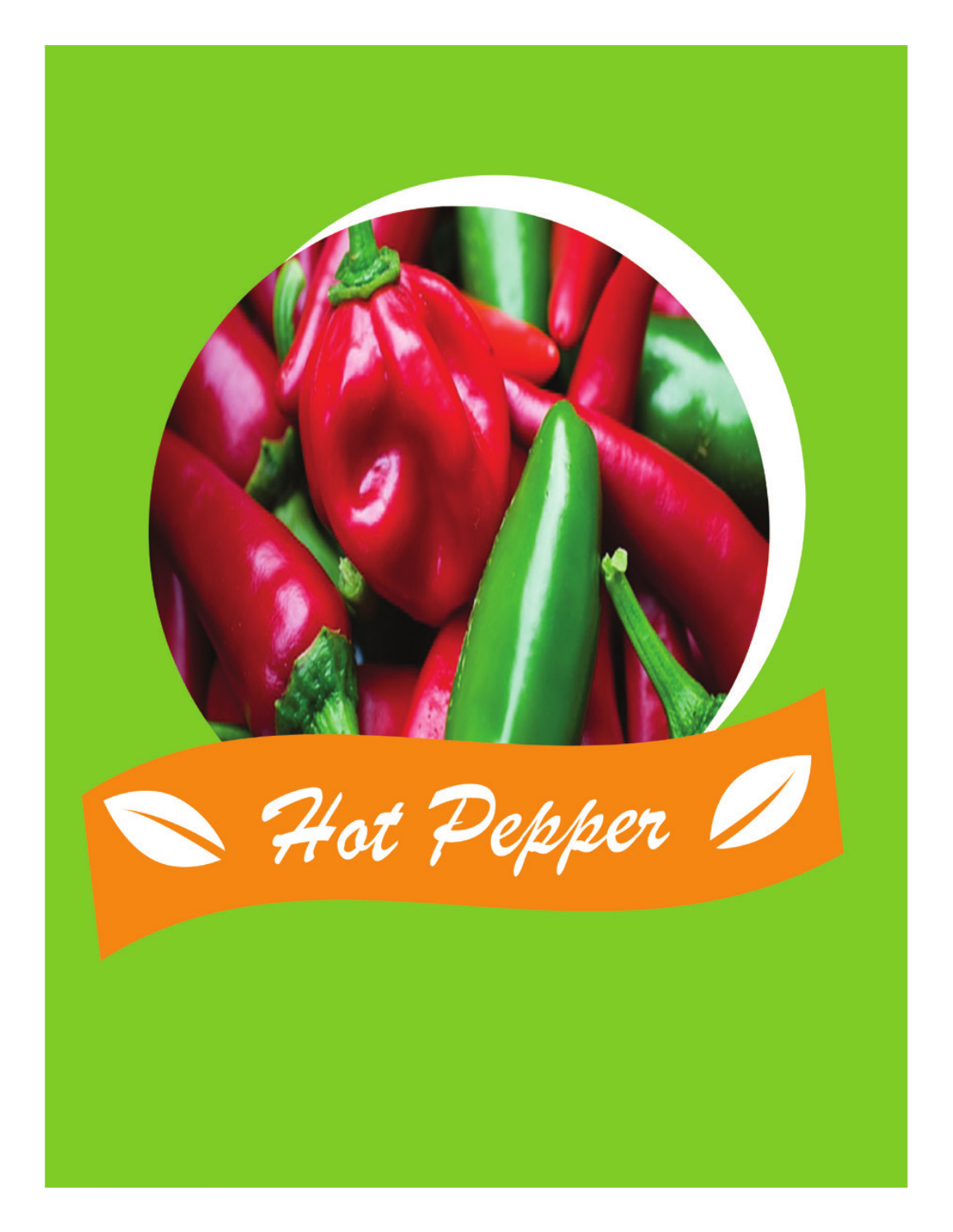

# SR-P 1151

## *Plant:*

Strong plant with relatively good cold tolerance. High production each plant produces around 25 fruit.

#### *Fruits:*

Uniform long fruit (18–20 cm) with weight around 30 g. Glowing light green to yellow color. Smooth firm skin.

## *Resistances:*

Tolerance to TMV *Positioning & Features:*

Strong variety, excellent for cold seasons. Highly recommended for spring summer & winter plantation.

Hot Charleston

Pepper Hot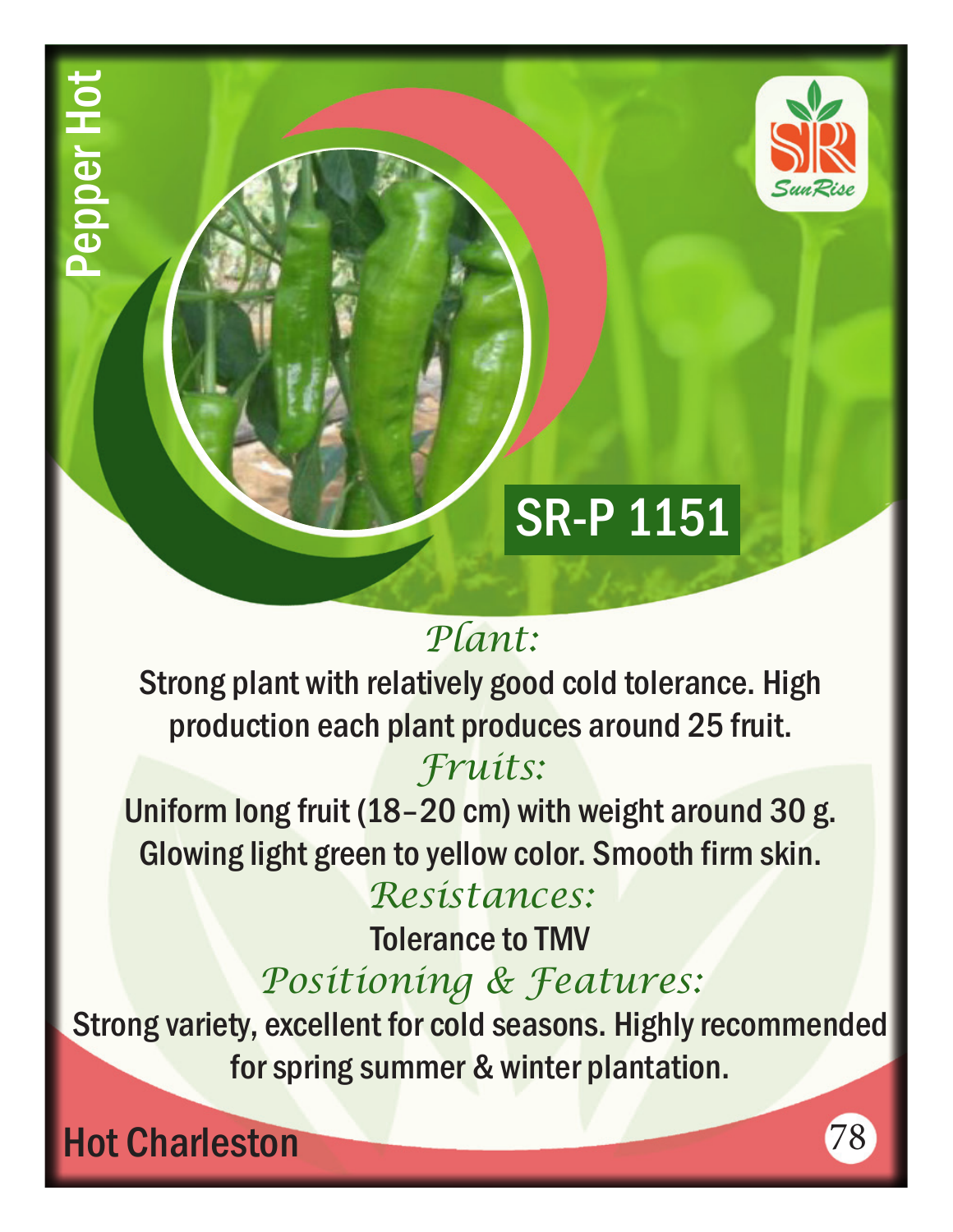

# SR-P 1179

## *Plant:*

Early, Strong plant with excellent vegetative growth suitable for open field & greenhouse.

#### *Fruits:*

Uniform cylindrical shape, size around 3 cm in diameter and 20 cm long and weight is 84 g, high pungency. Smooth & shiny dark green.

## *Resistances:*

IR: TM0 "L1" and powdery mildew. *Positioning & Features:*

Strong variety, recommended for winter & spring plantation. Excellent for export, green or red post-harvest.

Hot Charleston

Pepper Hot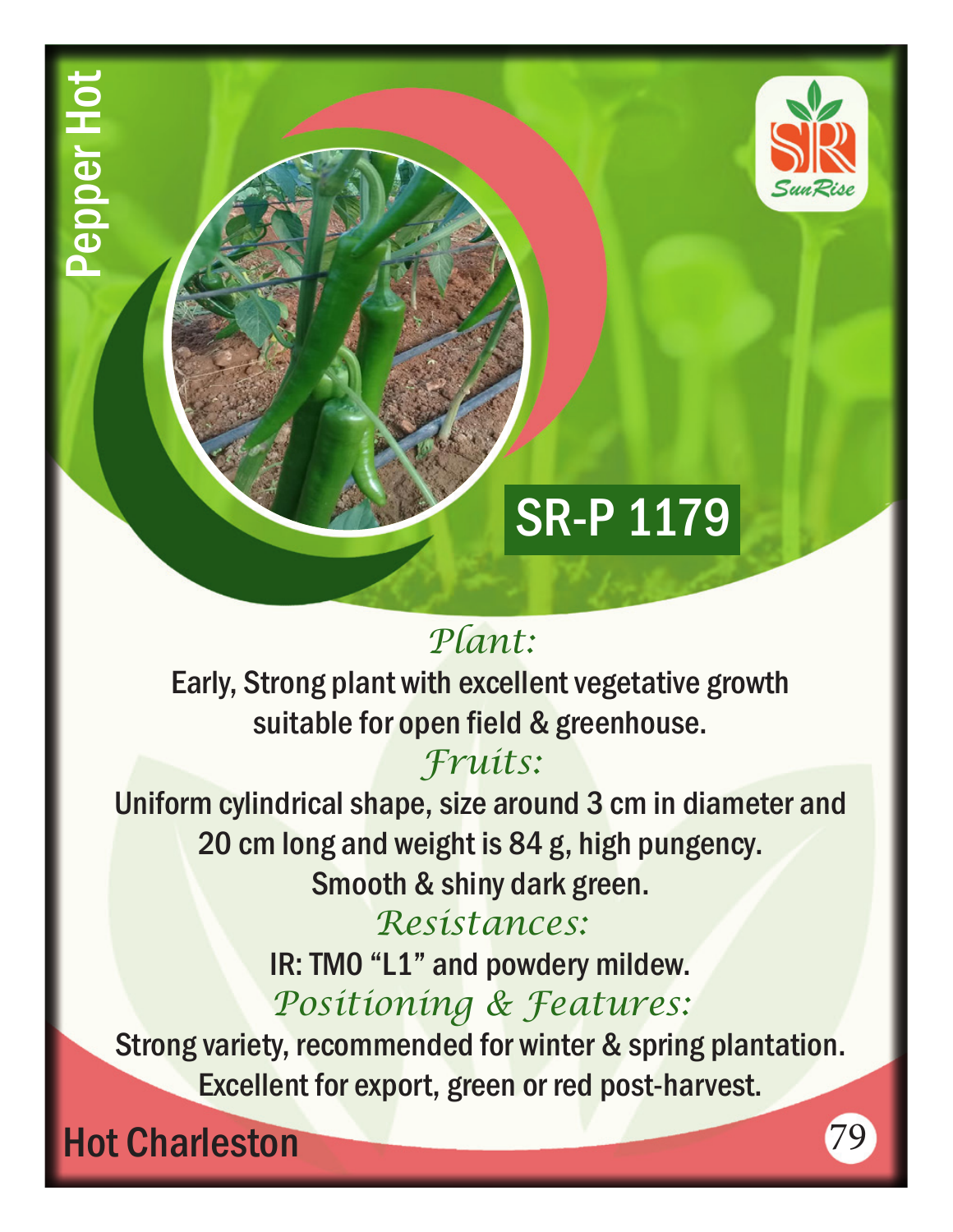

## SR-PH 369

## *Plant:*

Strong plant with relatively good cold tolerance. Suitable for plastic house and open field plantation.

## *Fruits:*

Uniform medium long fruit (14–17 cm). Dark green color with medium pungency. Smooth firm skin.

## *Resistances:*

Good Field tolerance TMV *Positioning & Features:*

Strong variety with continues production throughout the season. Highly recommended for spring plantation. 80

**Conical** 

eppe